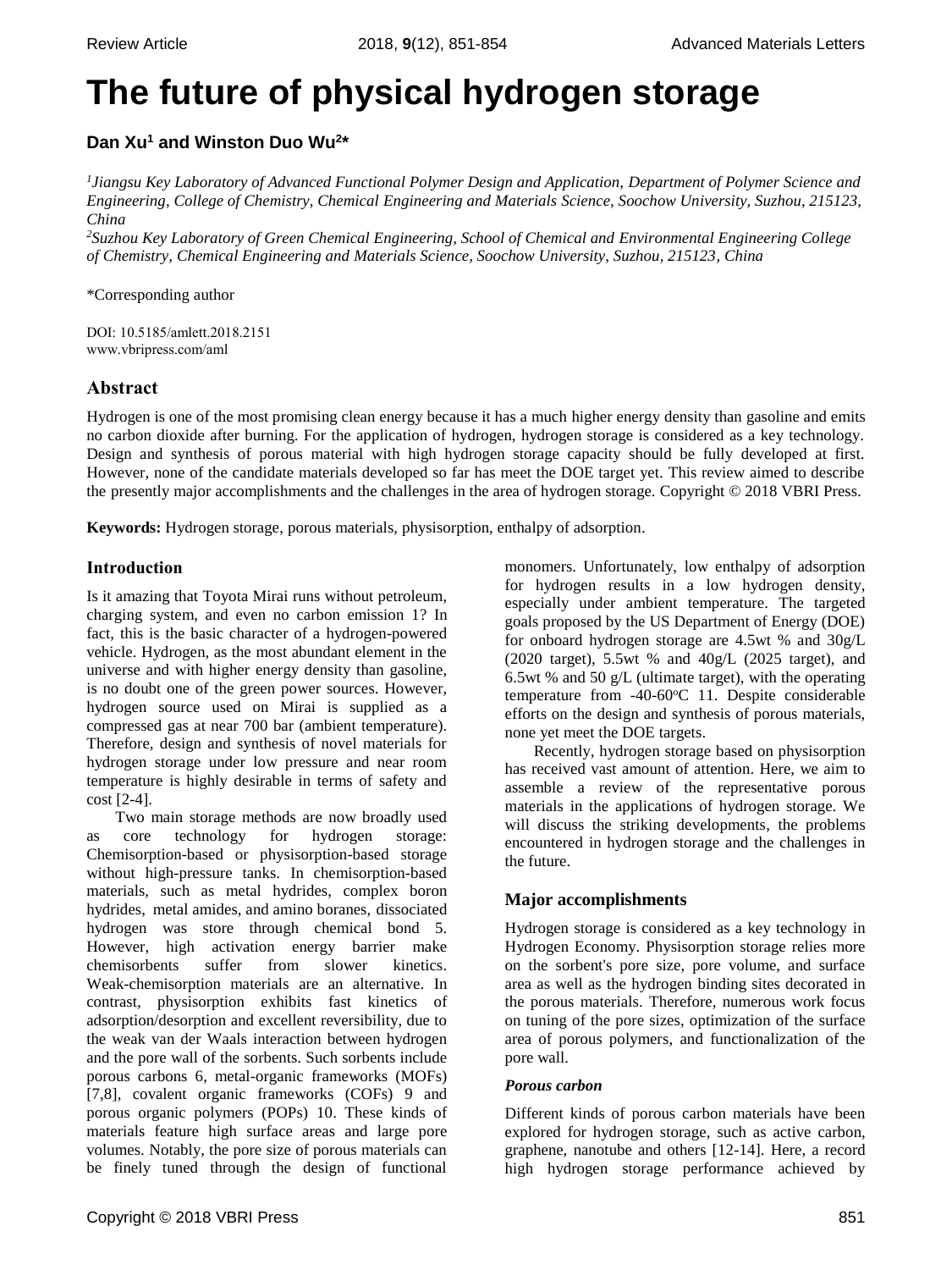Cigarette butt-derived carbons was introduced [15.](#page-2-6) In this work, smoked cigarette filters (SF) was selected as carbon precursor. Hydrochar was first obtained via hydrothermal carbonization of SF. The intrinsic metal additives and added KOH both function as activating agents. Due to the "overactivation" process, the activated carbons exhibited the ultra-high  $S<sub>BET</sub>$  of 4310 m<sup>2</sup>  $g^{-1}$ , a total pore volume of 2.09 cm<sup>3</sup>  $g^{-1}$ , and a micropore volume of 1.71 cm<sup>3</sup>  $g^{-1}$ , respectively. No such excellent results have been reported before. In addition, most proportion of porosity is micropores (<1 nm). More importantly, the excess hydrogen storage capacity was 4 wt% at 1 bar and 77 K. At 20 bar and 77 K, the excess uptake achieved 8.1 wt%. Such superior performance is not only higher than most porous carbons, but also outperforms MOF materials **(Fig. 1)**, such as MOF-210 (6.4 wt%) [16](#page-2-7) and NU-100 (6.8 wt%) [17.](#page-2-8) The high-added-value porous carbon is a promising material to meet the DOE target.



**Fig. 1.** Excess and total gravimetric hydrogen uptake of activated carbon (SF-4600) derived from smoked cigarette butts compared to the best benchmark high surface area metal organic frameworks (MOFs), namely, NOTT-112, NU-100, and MOF-210 [15.](#page-2-6)

#### *MOFs*

MOFs are promising materials for gas adsorption due to the high specific surface areas and interconnected porous structures and channels. Through meticulous selection of metal ions and organic building blocks, the nanostructure of MOFs can be readily tuned. Clearly, it is difficult to imagine the number of possible MOFs. Due to their specific structure character, MOFs have potential utility in gas storage. For example, small pore size can increase the interaction between the pore wall and the hydrogen molecules [18.](#page-2-9) Furthermore, open metal sites in MOFs can function as binding sites for hydrogen [19.](#page-2-10) Hydrogen spillover is also positive effect for hydrogen storage [20.](#page-2-11) Till now, MOF-210 holds the record of total  $H_2$  storage capacity of 176 mg g-1 at 77 K and 80 bar [16.](#page-2-7) This crystalline solid was prepared by Yaghi and co-workers, with S<sub>BET</sub> of 6240 m<sup>2</sup>g<sup>-1</sup> and pore volume 3.60 cm<sup>3</sup>g<sup>-1</sup>, respectively. Besides, NU-100 exhibited the highest excess hydrogen uptake of 99.5 mg  $g^{-1}$  for MOFs at 56 bar and 77 K [17.](#page-2-8) NU-100 also featured ultrahigh  $S<sub>BET</sub>$ of 6143  $m^2$  g<sup>-1</sup>. There is no doubt that large surface area, proper pore size, and moderate isosteric heat of the hydrogen adsorption contribute to exceptional hydrogen storage capacity.

Very recently, Nayak and coworkers synthesized Zr-based MOF (UBMOF-31 with  $S<sub>BET</sub>$  of 2552 m<sup>2</sup> g<sup>-1</sup>) via mixed-linker approach [21.](#page-2-12) UBMOF-31 showed a superior hydrogen uptake of 4.9 wt% at 4.6 MPa and 77 K, due to the existence of amino on the linker. This capacity is the highest one among Zr-based MOFs.

#### *COFs*

COFs contain light elements of B, C, N, O, Si, etc. with porous and crystalline structures are promising materials for hydrogen storage [22.](#page-2-13) COF-102 with  $S<sub>BET</sub>$ of 3620  $m^2$  g<sup>-1</sup> is one of the best adsorbents in COFs for hydrogen [23.](#page-2-14) The excess hydrogen uptake of COF-102 was 7.24 wt% (72 mg  $g^{-1}$ ) at 35 bar and 77 K. Furthermore, it has been studied that the hydrogen storage performance of three-dimensional (3D) COF were significantly better than those of two-dimensional (2D) COF networks. In addition, most works focus on theoretical studies. COF-105 was predicted to have 10 wt% excess hydrogen storage capacity at 77 K and 100 bar [24.](#page-2-15)

#### *POPs*

There are various amorphous POPs, such as conjugated microporous polymers (CMPs), polymers of intrinsic microporosity (PIMs), hypercrosslinked polymers (HCPs), porous aromatic frameworks (PAFs) *et. al.* [25](#page-2-16) Li-CMPs [26](#page-2-17) and Li@PAF-1 [27](#page-2-18) showed dramatically high hydrogen storage performance at atmosphere and 77 K, 6.1 wt% and 2.2 wt%, respectively. Frankly to say, hydrogen storage in POPs for practical use is not ideal, due to the low interaction enthalpy between POPs and hydrogen molecule. To enhance the interaction, strong binding sites were introduced in POPs, such as MeLi [28](#page-2-19) and  $Li<sup>+</sup>$  [29.](#page-2-20) Fine tune the nanostructure of POPs is another way to enhance the hydrogen uptake. Hydrogen uptake of 2D microporous polymers was 12.4 mmol g-1 (2.4 wt%) at 77.3 K and 1.13 bar, the highest hydrogen uptake among HCPs materials [30.](#page-3-0)



**Fig. 2**. Synthesis of polymers and building block structures and layered modeled structure of polymers. (A) The synthetic pathway to produce the network structure. (B) Molecular structures of the building blocks for the network. (C) The layered model of benzenebased polymer [29.](#page-2-20)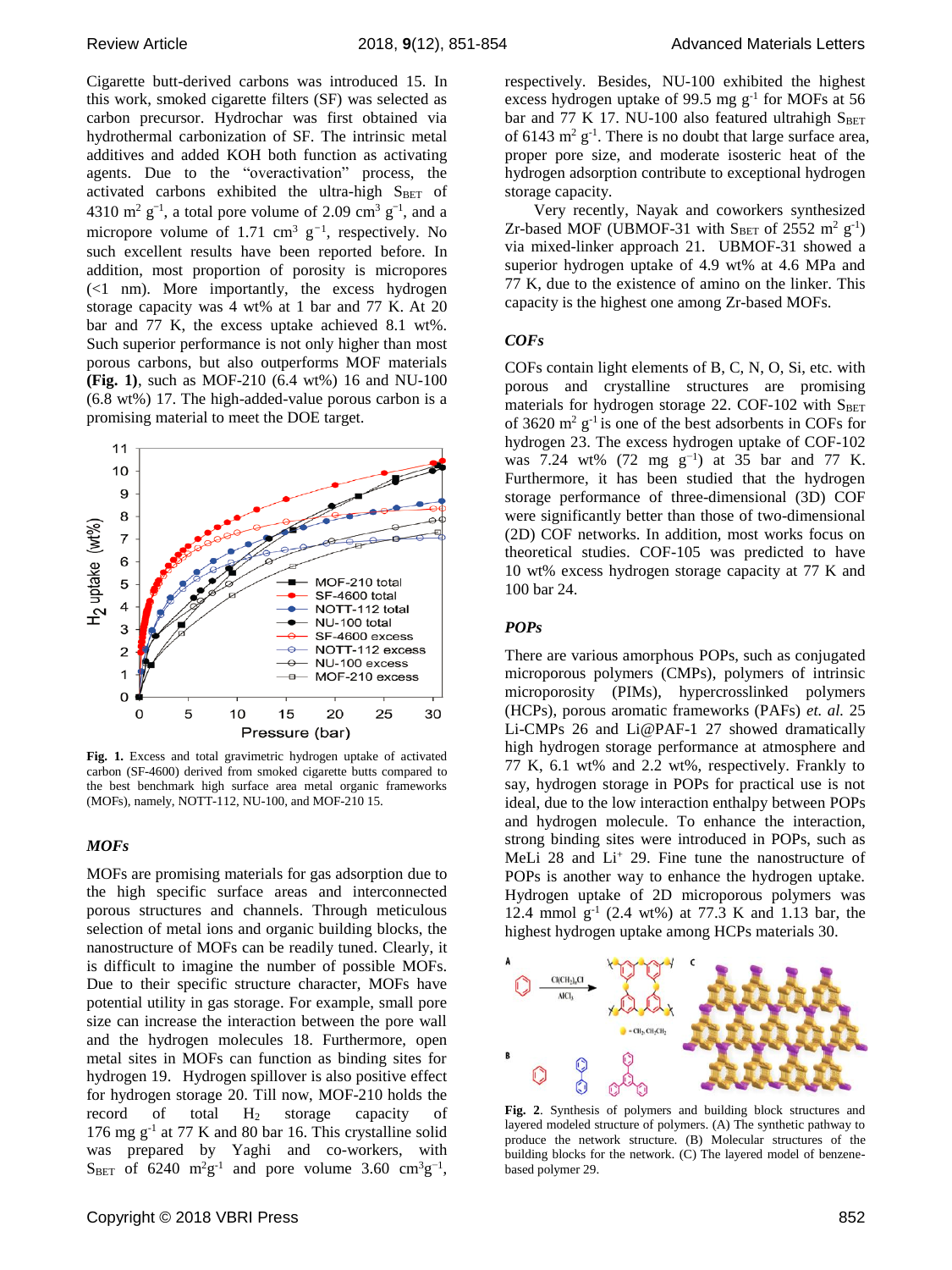#### **Conclusion and future perspectives**

Physical hydrogen storage demonstrates great potential in onboard automotive systems. Design and synthesis of novel materials with controllable nanostructures to meet the DOE targets is very essential. Before achieving the final goal, two points should be pay attention to.

With the development of synthetic chemistry, it is difficult to imagine the number of possible porous materials. Therefore, by virtue of computational tools, such as Materials Genome [31](#page-3-1) and high-throughput computational methods [32,](#page-3-2) to screen potential nanoporous adsorbents with optimal hydrogen storage performance is more efficient than experimental synthesis strategy. For example, computational tools analyzed the Nanoporous Materials Genome with more than 850000 materials to explore the optimal features for hydrogen storage [31.](#page-3-1) Similarly, 137953 hypothetical MOFs were evaluated to predict the hydrogen capacity at cryogenic conditions [32.](#page-3-2)

To warrant the reproducibility of the experimental results is equally important. In the early 2007, Yaghi and co-workers verified the hydrogen uptake capacity of MOF-177 by three different instruments, aiming to illuminate the importance of calibrating testing instrument [33.](#page-3-3) Recently, Broom and co-workers once again emphasized the irreproducibility problems [34.](#page-3-4) In fact, Southwest Research Institute (SwRI) is DOEapproved facility for independent measurements of hydrogen uptake [33.](#page-3-3) However, it is impossible to send each sample to this facility. Calibrating gas adsorption equipment of ourselves is a feasible way. Systematic error is the main problems, due to the improper null calibration [35.](#page-3-5) Discrepancies of PCT (pressureconcentration-temperature) curves derived from the same raw data but based on the different null calibration constants are distinct. That's why irreproducibility data occurred.

In all, hydrogen as a clean energy has its brighter future. Developing physisorptive adsorbents with larger binding energy  $(15{\text -}20 \text{ kJ} \text{ mol}^{-1})$  [33](#page-3-3) and with high hydrogen storage capacity under room temperature is researchers' top-priority.

## **Acknowledgements**

This work was supported by the National Nature Science Foundation of China (No. 21603156), Jiangsu Province Science Foundation for Youths (No. BK20170331).

#### **References**

#### **(a) Scientific article**

- <span id="page-2-0"></span>1. Bobbitt, N. S.; Chen, J.; Snurr, R. Q.; *J. Phys. Chem. C* **2016**, *120*, 27328. **DOI:** 10.1021/acs.jpcc.6b08729
- 2. Pukazhselvan, D.; Kumar, V.; Singhn, S. K.; *Nano Energy*, **2012**, *1*, 566.
- **DOI:** 10.1016/j.nanoen.2012.05.004
- 3. Hu, P.; David, Y. B.; and Milstein, D.; *Angew. Chem. Int. Ed.*, **2016**, *55*, 1061. **DOI:** 10.1002/anie.201505704
- 4. Barthelemy, H.; Weber, M.; Barbier, F.; *Int J Hydrogen Energ*, **2017**, *42*, 7254. **DOI:** 10.1016/j.ijhydene.2016.03.178
- <span id="page-2-1"></span>5. Mellmann, D.; Sponholz, P.; Junge, H.; and Beller, M.; *Chem. Soc. Rev.*, **2016**, *45*, 3954. **DOI:** 10.1039/c5cs00618j
- <span id="page-2-2"></span>6. Sethia, G.; Sayari, A.; *Carbon* **2016**, *99*, 289. **DOI:** 10.1016/j.carbon.2015.12.032
- 7. Bloch, E. D.; Queen, W. L.; Hudson, M. R.; Mason, J. A.; Xiao, D. J.; Murray, L. J.; Flacau, R.; Brown, C. M.; and Long, J. R.; *Angew. Chem. Int. Ed.*, **2016**, *55*, 8605. **DOI:** 10.1002/anie.201602950
- 8. Naeem, A.; Ting, V. P.; Hintermair, U.; Tian, M.; Telford, R.; Halim, S.; Nowell, H.; Hołyńska, M.; Teat, S. J.; Scowen, I. J.; Nayak, S.; *Chem. Commun.,* **2016**, *52*, 7826. **DOI:** 10.1039/c6cc03787a
- <span id="page-2-3"></span>9. Ding, S. Y.; Wang, W.; *Chem. Soc. Rev.*, **2013**, *42*, 548. **DOI:** 10.1039/C2CS35072F
- <span id="page-2-4"></span>10. Dawson, R.; Cooper, A. I.; Adams, D. J.; *Prog. Polym. Sci*., **2012**, *37*, 530.
	- **DOI:** 10.1016/j.progpolymsci.2011.09.002
- <span id="page-2-5"></span>11. [https://www.energy.gov/eere/fuelcells/doe-technical-targets](https://www.energy.gov/eere/fuelcells/doe-technical-targets-onboard-hydrogen-storage-light-duty-vehicles)[onboard-hydrogen-storage-light-duty-vehicles](https://www.energy.gov/eere/fuelcells/doe-technical-targets-onboard-hydrogen-storage-light-duty-vehicles)
- 12. Shayeganfar, F.; Shahsavari, R.; *Langmuir* **2016**, *32*, 13313. **DOI:** 10.1021/acs.langmuir.6b02997
- 13. Zhao, W.; Fan, M.; Gao, H.; Wang, H.; *RSC Adv*., **2016**, *6*, 46977. **DOI:** 10.1039/c6ra06326h
- 14. Kumar, R.; Suresh, V. M.; Maji, T. K.; Rao, C. N. R.; *Chem. Commun.*, **2014**, *50*, 2015. **DOI:** 10.1039/c3cc46907g
- <span id="page-2-6"></span>15. Blankenship, T. S.; and Mokaya, R.; *Energy Environ. Sci.*, **2017**, *10*, 2552.
- <span id="page-2-7"></span>**DOI:** 10.1039/c7ee02616a 16. Furukawa, H.; Ko, N.; Go, Y. B.; Aratani, N.; Choi, S. B.; Choi, E.; Yazaydin, A. O.; Snurr, R. Q.; O'Keeffe, M.; Kim, J.; and Yaghi, O. M.; *Science*, **2010**, *329*, 424. **DOI:** 10.1126/science.1192160
- <span id="page-2-8"></span>17. Farha, O. K.; Yazaydın, A. O.; Eryazici, I.; Malliakas, C. D.; Hauser, B. G.; Kanatzidis, M. G.; Nguyen, S. T.; Snurr, R. Q.; and Hupp, J. T.; *Nat. Chem.*, **2010**, *2*, 944. **DOI:** 10.1038/NCHEM.834
- <span id="page-2-9"></span>18. Witman, M.; Ling, S.; Gladysiak, A.; Stylianou, K. C.; Smit, B.; Slater, B.; Haranczyk, M.; *J. Phys. Chem. C* **2017**, *121*, 1171. **DOI:** 10.1021/acs.jpcc.6b10363
- <span id="page-2-10"></span>19. Gygi, D.; Bloch, E. D.; Mason, J. A.; Hudson, M. R.; Gonzalez, M. I.; Siegelman, R. L.; Darwish, T. A.; Queen, W. L.; Brown, C. M.; Long, J. R.; *Chem. Mater.,* **2016**, *28*, 1128. **DOI:** 10.1021/acs.chemmater.5b04538
- <span id="page-2-11"></span>20. Beckner, M.; Dailly, A.; *Int. J. Energy Res.,* **2016**, *40*, 91. **DOI:** 10.1002/er
- <span id="page-2-12"></span>21. Naeem, A.; Ting, V. P.; Hintermair, U.; Tian, M.; Telford, R.; Halim, S.; Nowell, H.; Hołyńska, M.; Teat, S. J.; Scoweng, I. J.; Nayak, S.; *Chem. Commun*., **2016**, *52*, 7826. **DOI:** 10.1039/c6cc03787a
- <span id="page-2-13"></span>22. Li, X. D.; Feng, S. Q.; Guo, F.; Liu, X. Y.; Yua, J. X.; Hou, Z. W.; *RSC Adv.*, **2016**, *6*, 21517. **DOI:** 10.1039/c5ra24933
- <span id="page-2-14"></span>23. Furukawa, H.; Yaghi, O.M.; *J Am. Chem. Soc.*, **2009**, *131*, 8875. **DOI:** 10.1021/ja9015765
- <span id="page-2-15"></span>24. Han, S. S.; Furukawa, H.; Yaghi, O. M.; Goddard III, W. A.; *J Am. Chem. Soc.*, **2008**, *130*, 11580. **DOI:** 10.1021/ja803247y
- <span id="page-2-16"></span>25. Xu, D.; Guo, J.; Yan, F.; *Prog. Polym. Sci.*, **2018**, *79*, 121. **DOI:** [10.1016/j.progpolymsci.2017.11.005](https://doi.org/10.1016/j.progpolymsci.2017.11.005)
- <span id="page-2-17"></span>26. Li, A.; Lu, R. F.; Wang, Y.; Wang, X.; Han, K. L.; Deng, W. Q.; *Angew Chem. Int. Ed.*, **2010**, *49*, 3330. **DOI:** 10.1002/anie.200906936
- <span id="page-2-18"></span>27. Konstas, K.; Taylor, J. W.; Thornton, A.W.; Doherty, C. M.; Lim, W. X.; Bastow, T. J.; et al. *Angew Chem. Int. Ed.*, **2012**, *51*, 6639. **DOI:** [10.1002/anie.201201381](https://doi.org/10.1002/anie.201201381)
- <span id="page-2-19"></span>28. Xu, D.; Sun, L.; Li, G.; Shang, J.; Yang, R. X.; Deng, W. Q.; *Chem. Eur. J.*, **2016**, *22*, 7944. **DOI:** 10.1002/chem.201504666
- <span id="page-2-20"></span>29. Du, Y.; Yang, H.; Whiteley, J. M.; Wan, S.; Jin, Y.; Lee, S. H.; et al. *Angew Chem. Int. Ed.*, **2016**, *55*, 1737. **DOI:** 10.1002/anie.201509014